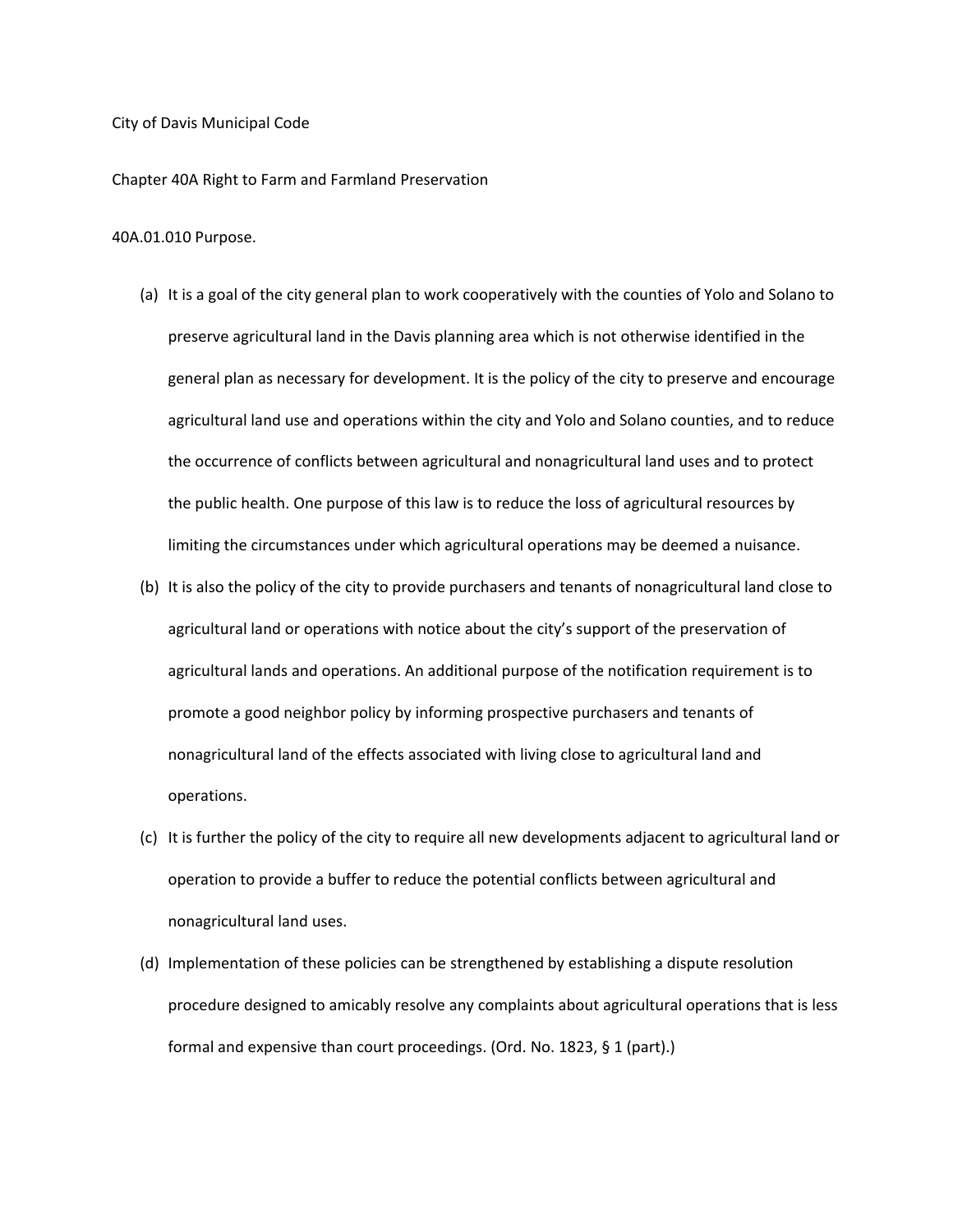40A.01.020 Definitions.

For the purpose of this chapter, the following terms shall have the following meanings:

(a) Agricultural land.

Those land areas of Yolo County specifically zoned as Agricultural Preserve (A‐P), Agricultural Exclusive (A‐E), and Agricultural General (A‐l), as those zones are defined in the Yolo County zoning ordinances, those land areas of Solano County specifically zoned Exclusive Agricultural (a‐40), as those zones are defined in the Solano County zoning ordinances, and those land areas of the city of Davis specifically zoned as Agricultural (A), Planned Development or any other zoned land as defined by the Davis Municipal Code where the land use on the land within the city limits is agricultural.

(b) Agricultural operations.

Any agricultural activity, operation, or facility including, but not limited to, the cultivation and tillage of the soil, dairying, the production, irrigation, frost protection, cultivation, growing, harvesting, and processing of any commercial agricultural commodity, including timber, viticulture, apiculture or horticulture, the raising of livestock, fur-bearing animals, fish or poultry, agricultural spoils areas, and any practices performed by a farmer or on a farm as incidental to or in conjunction with such operations, including the legal application of pesticides and fertilizers, use of farm equipment, storage or preparation for market, delivery to storage or to market, or to carriers for transportation to market.

(c) Agricultural processing facilities or operations.

Agricultural processing activity, operation, facility, or appurtenances thereof includes, but is not limited to, the canning or freezing of agricultural products, the processing of dairy products, the production and bottling of beer and wine, the processing of meat and egg products, the drying of fruits and grains, the packing and cooling of fruits and vegetables, and the storage or warehousing of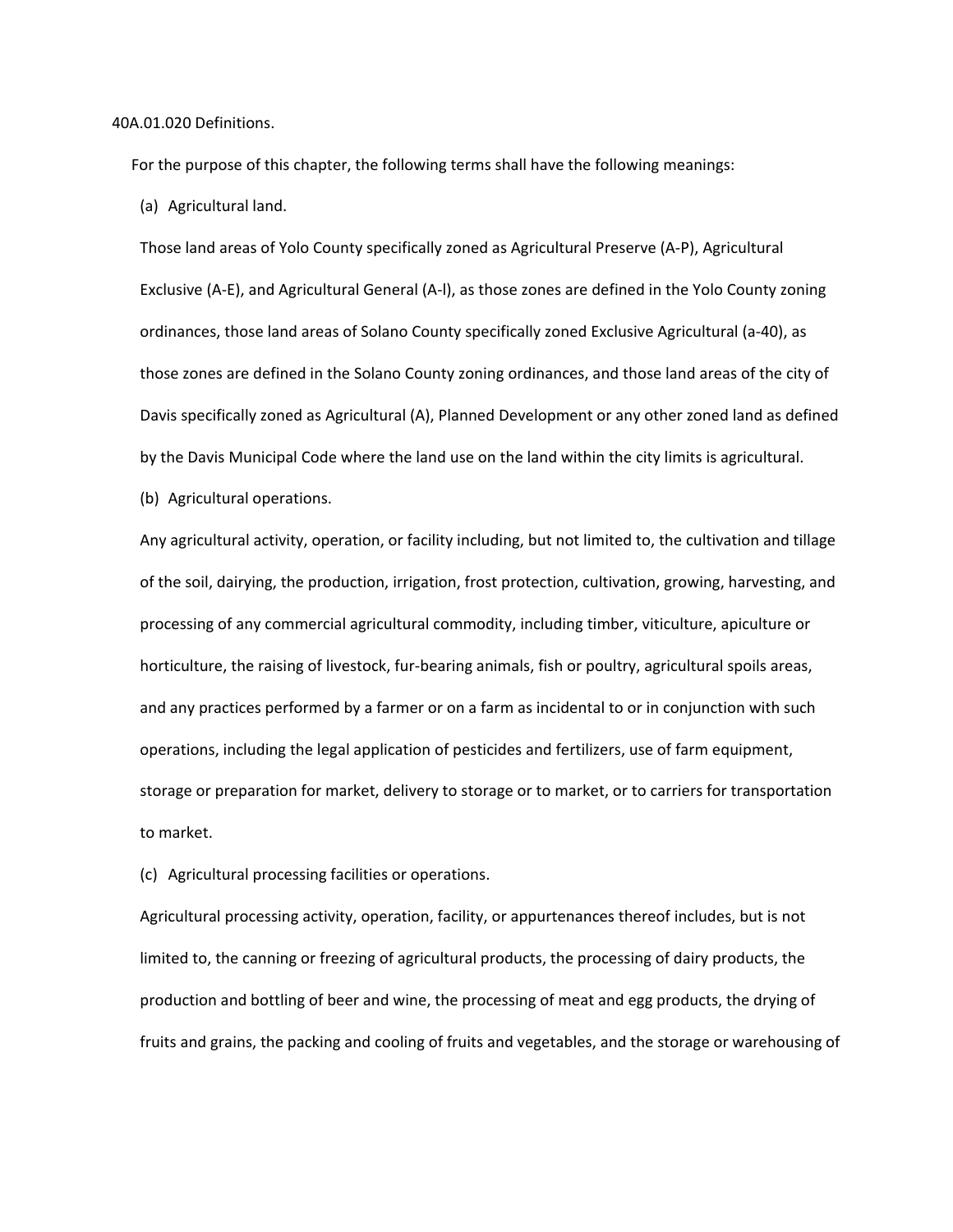any agricultural products, and includes processing for wholesale or retail markets of agricultural products.

(d) Property.

Any real property located within the city limits.

(e) Transfer.

The sale, lease, trade, exchange, rental agreement or gift.

(f) Transferee.

Any buyer or tenant of property.

(g) Transferor.

The owner and/or transferor of title of real property or seller's authorized selling agent as defined in Business and Profession Code section 10130 et. Seq., or Health and Safety Code section 18006, or a landlord leasing real property to a tenant. (Ord. No. 1823, § 1 (part).) As a condition of approval of a discretionary development permit, including but not limited to tentative subdivision and parcel maps, use permits, and rezoning, prezoning, and planned developments, relating to property located within one thousand feet of agricultural land, agricultural operations or agricultural processing facilities or operations, every transferor of such property shall insert the deed restriction recited below in the deed transferring any right, title or interest in the property to the transferee.

Right to farm deed restriction

The City of Davis, Yolo and Solano Counties permit operation of properly conducted agricultural operations within the City and Counties.

You are hereby notified that the property you are purchasing is located within 1000 feet of agricultural land, agricultural operations or agricultural processing facilities or operations. You may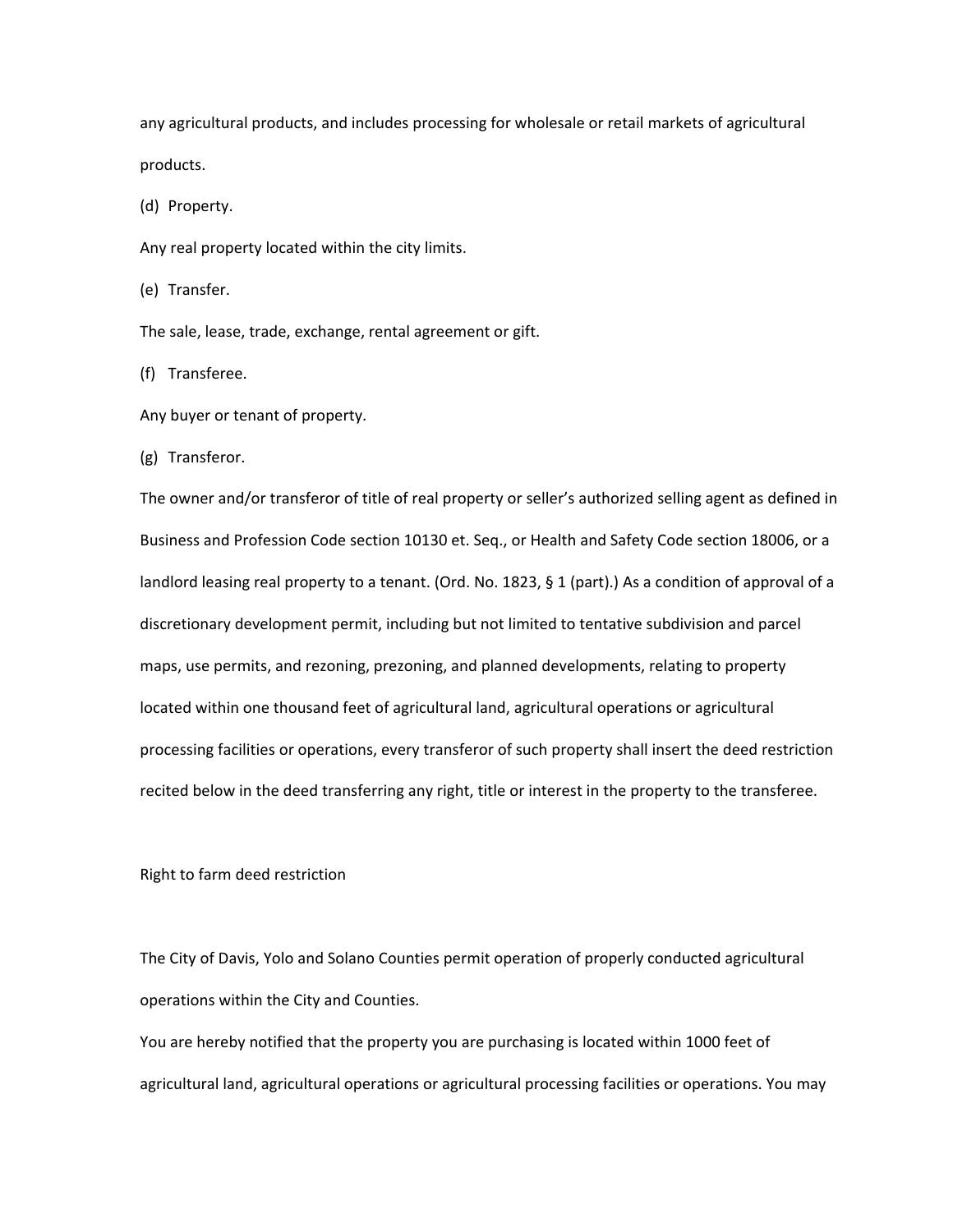be subject to inconvenience or discomfort from lawful agricultural or agricultural processing facilities operations. Discomfort and inconvenience may include, but are not limited to, noise, odors, fumes, dust, smoke, burning, vibrations, insects, rodents and /or the operation of machinery (including aircraft) during any 24 hour period.

One or more of the inconveniences described may occur as a result of agricultural operations which are in compliance with existing laws and regulations and accepted customs and standards. If you live near an agricultural area, you should be prepared to accept such inconveniences or discomfort as a normal and necessary aspect of living in an area with a strong rural character and an active agricultural sector.

Lawful ground rig or aerial application of pesticides, herbicides and fertilizers occur in farming operations. Should you be concerned about spraying, you may contact either the Yolo or Solano County Agricultural Commissioners.

The City of Davis' Right to Farm Ordinance does not exempt farmers, agricultural processors or others from compliance with law. Should a farmer, agricultural processor or other persons not comply with appropriate state, federal or local laws, legal recourse is possible by, among other ways, contacting the appropriate agency.

In addition, the City of Davis has established a grievance procedure to assist in the resolution of disputes which arise between the residents of the City regarding agricultural operations. This Right To Farm Deed Restriction shall be included in all subsequent deeds and leases for this property until such time as the property is not located within 1000 feet of agricultural land or agricultural operations as defined by Davis City Code Section 40A.01.020. (Ord. No. 1823 § 1 (part).)

40A.01.040 Notification to transferees.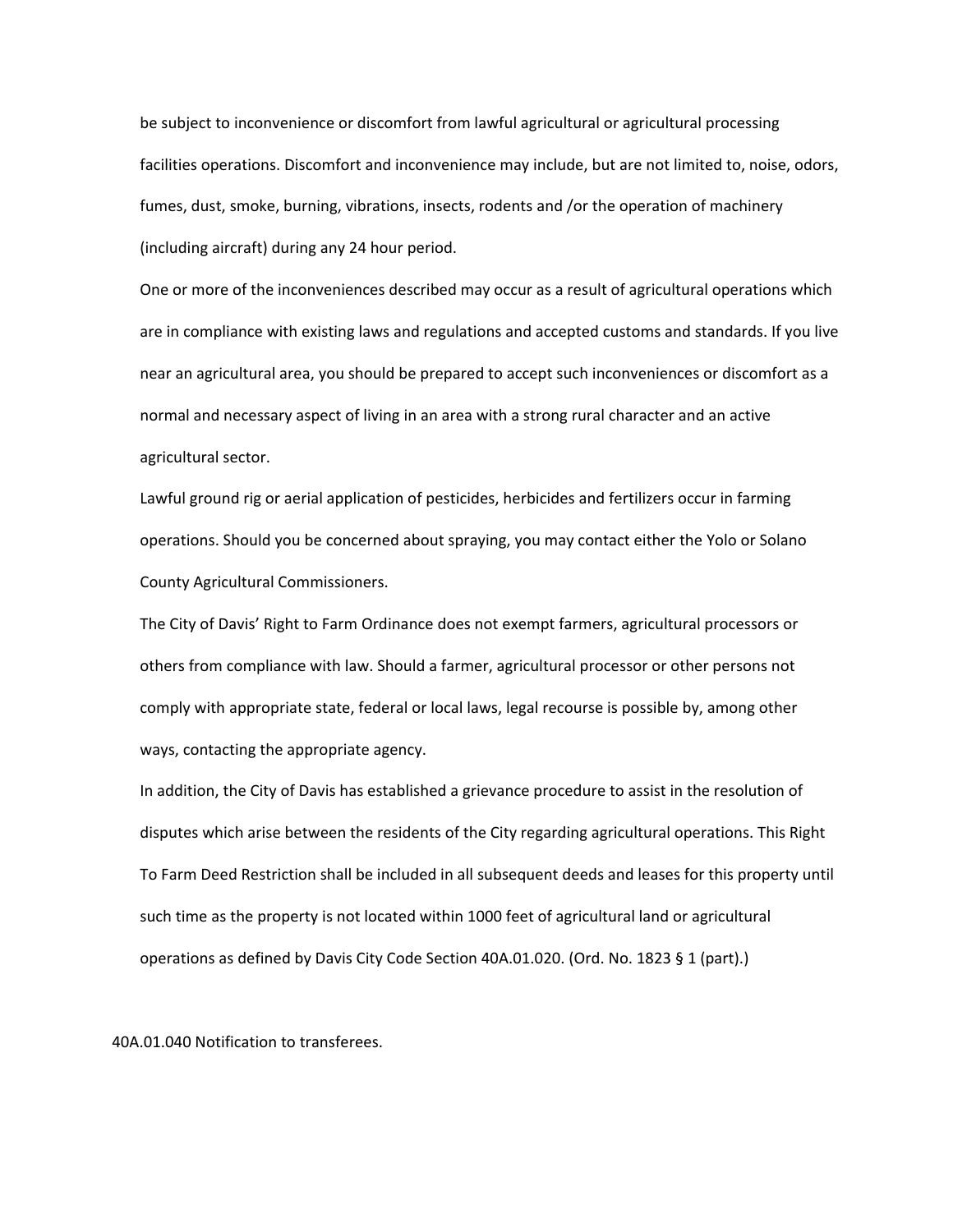- (a) Every transferor of property subject to the notice recorded pursuant to section 40A.01.030 shall provide to any transferee in writing the notice of right to farm recited below. The notice of right to farm shall be contained in each offer for sale. Counter offer for sale, agreement of sale, lease, lease with an option to purchase, deposit receipt, exchange agreement, rental agreement, or any other form of agreement or contract for the transfer of property; provided that the notice need be given only once in any transaction. The transferor shall acknowledge delivery of the notice and the transferee shall acknowledge receipt of the notice.
- (b) The form of the notice of right to farm is as follows:

# NOTICE OF RIGHT TO FARM

The City of Davis, Yolo and Solano Counties permit operation of properly conducted agricultural operations within the City and the Counties.

You are hereby notified that the property you are purchasing/leasing/renting is location within 1000 feet of agricultural land, agricultural operations or agricultural processing facilities or operations. You may be subject to inconvenience or discomfort from lawful agricultural or agricultural processing facilities operations. Discomfort and inconvenience may include, but are not limited to, noise, odors, fumes, dust, smoke, burning, vibrations, insects, rodents and/or the operation of machinery (including aircraft) during any 24 hour period.

One or more of the inconveniences described may occur as a result of agricultural operations which are in compliance with existing laws and regulations and accepted customs and standards. If you live near an agricultural area, you should be prepared to accept such inconveniences or discomfort as a normal and necessary aspect of living in an area with a strong rural character and an active agricultural sector.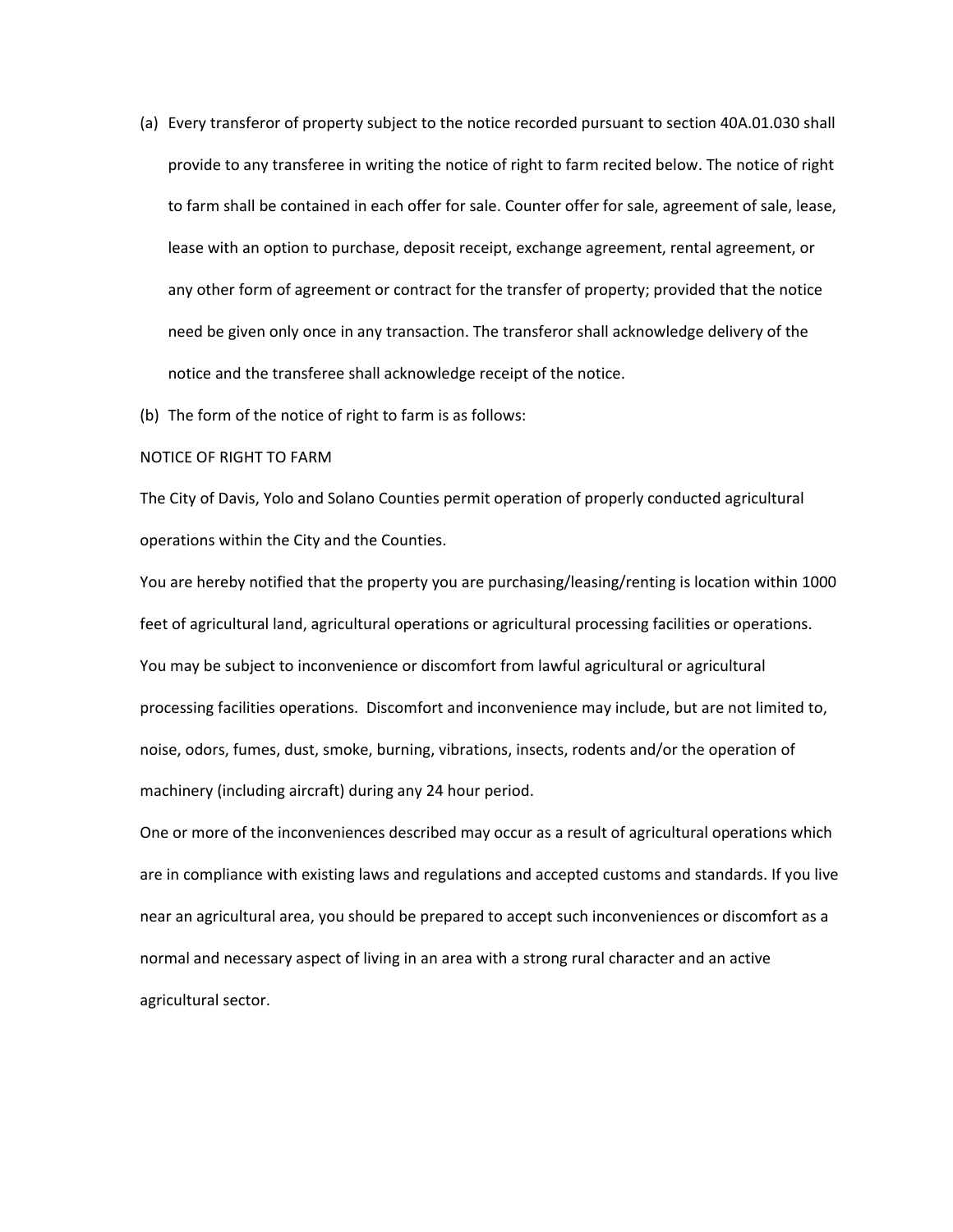Lawful ground rig or aerial application of pesticides, herbicides and fertilizers occur in farming operations. Should you be concern about spraying, you may contact either the Yolo or Solano County Agricultural Commissioners.

The City of Davis' Right to Farm Ordinance does not exempt farmers, agricultural processors or others from compliance with law. Should a farmer, agricultural processor or other person not comply with appropriate state, federal or local laws, legal recourse is possible by, among other ways, contacting the appropriate agency.

In addition, the City of Davis has established a grievance procedure to assist in the resolution of disputes which arise between the residents of the City regarding agricultural operations. This notification is given in compliance with Davis City code section 40A.01.040. By initialing below, you are acknowledging receipt of this notification.

Transferor's Initials Transferee's Initials

- (c) The failure to include the foregoing notice shall not invalidate any grant, conveyance, lease or encumbrance.
- (d) The notice required by this section 40A.01.040 shall be included in every agreement for transfer entered into after the effective date of this chapter, including property subject to the deed restriction cited in section 40A.01.030. (Ord. No. 1823 § 1 (part).)

40A.01.050 Agricultural buffer requirement.

(a) In addition to the right to farm deed restriction and notice requirement, the city has determined that the use of property for agricultural operation is a high priority. To minimize future potential conflicts between agricultural and nonagricultural land uses and to protect the public health, all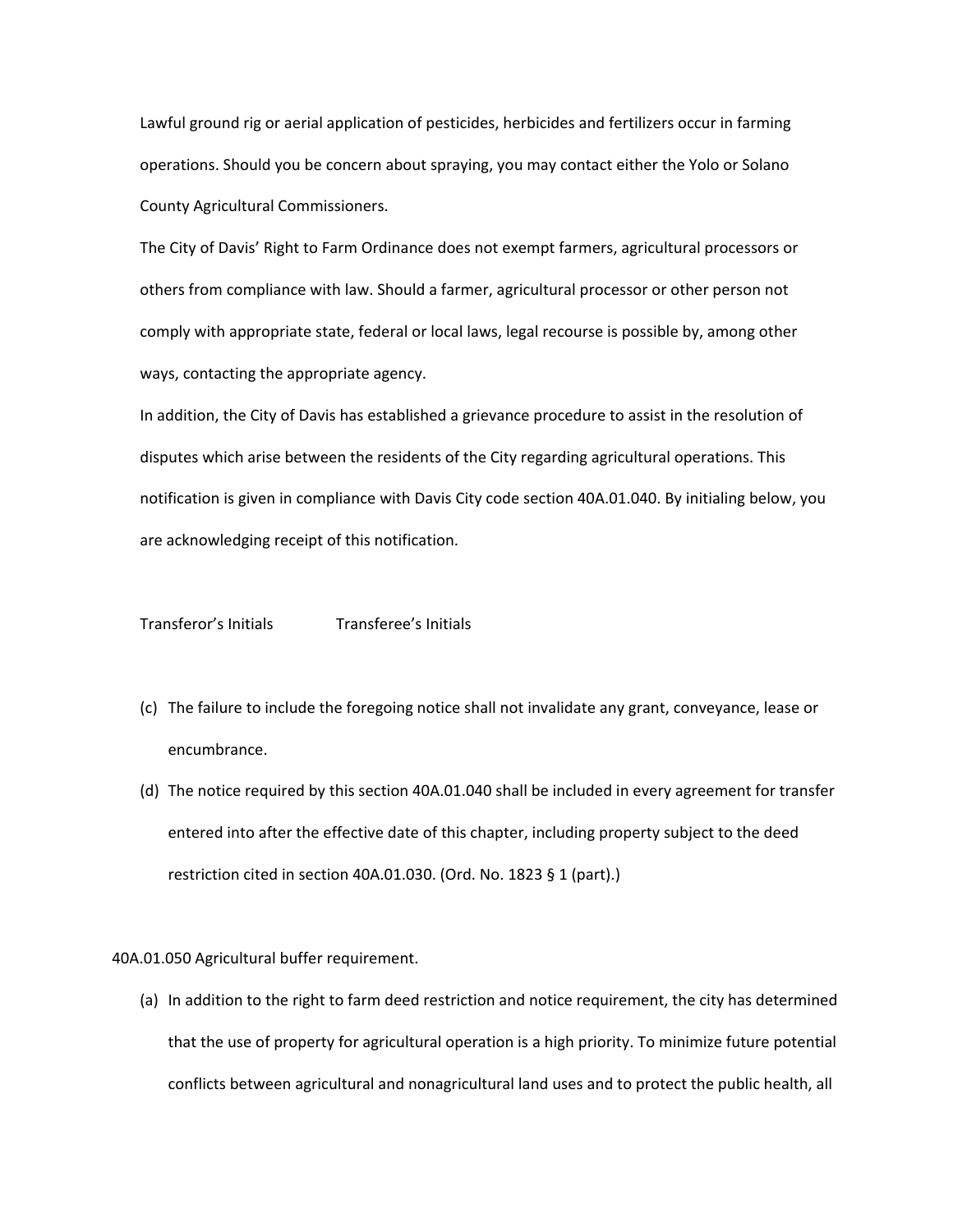new developments adjacent to designated agricultural, agricultural reserve, agricultural open space, greenbelt/agricultural buffer, Davis greenbelt or environmentally sensitive habitat areas according to the land use and open space element maps shall be required to provide an agricultural buffer/agricultural transition area. In addition, development limits or restricts opportunities to view farmlands. Public access to a portion of the agricultural buffer will permit public views of farmland. Use of nonpolluting transportation methods (i.e., bikes), and use of the land to fulfill multiple policies including, but not limited to, agricultural mitigation and alternative transportation measures meets the policy objectives of the Davis general plan. The agricultural buffer/agricultural transition area shall be a minimum of one hundred fifty feet measured from the edge of the agricultural, greenbelt or habitat area. Optimally, to achieve a maximum separation and to comply with the five hundred foot aerial spray setback established by the counties of Yolo and Solano, a buffer wider than one hundred fifty feet is encouraged.

- (b) The minimum one hundred fifty foot agricultural buffer/agricultural transition area shall be comprised of two components: a fifty foot wide agricultural transition area located contiguous to a one hundred foot wide agricultural buffer located contiguous to the agricultural, greenbelt, or habitat area. The one hundred fifty foot agricultural buffer/transition area shall not qualify as farmland mitigation pursuant to article III of this chapter.
- (c) The following uses shall be permitted in the one hundred foot agricultural buffer: native plants, tree or hedge rows, drainage channels, storm retention ponds, natural areas such as creeks or drainage swales, railroad tracks or other utility corridors and any other use, including agricultural uses, determined by the planning commission to be consistent with the use of the property as an agricultural buffer. There shall be no public access to the one hundred foot agricultural buffer unless otherwise permitted due to the nature of the area (e.g., railroad tracks). The one hundred foot agricultural buffer shall be developed by the developer pursuant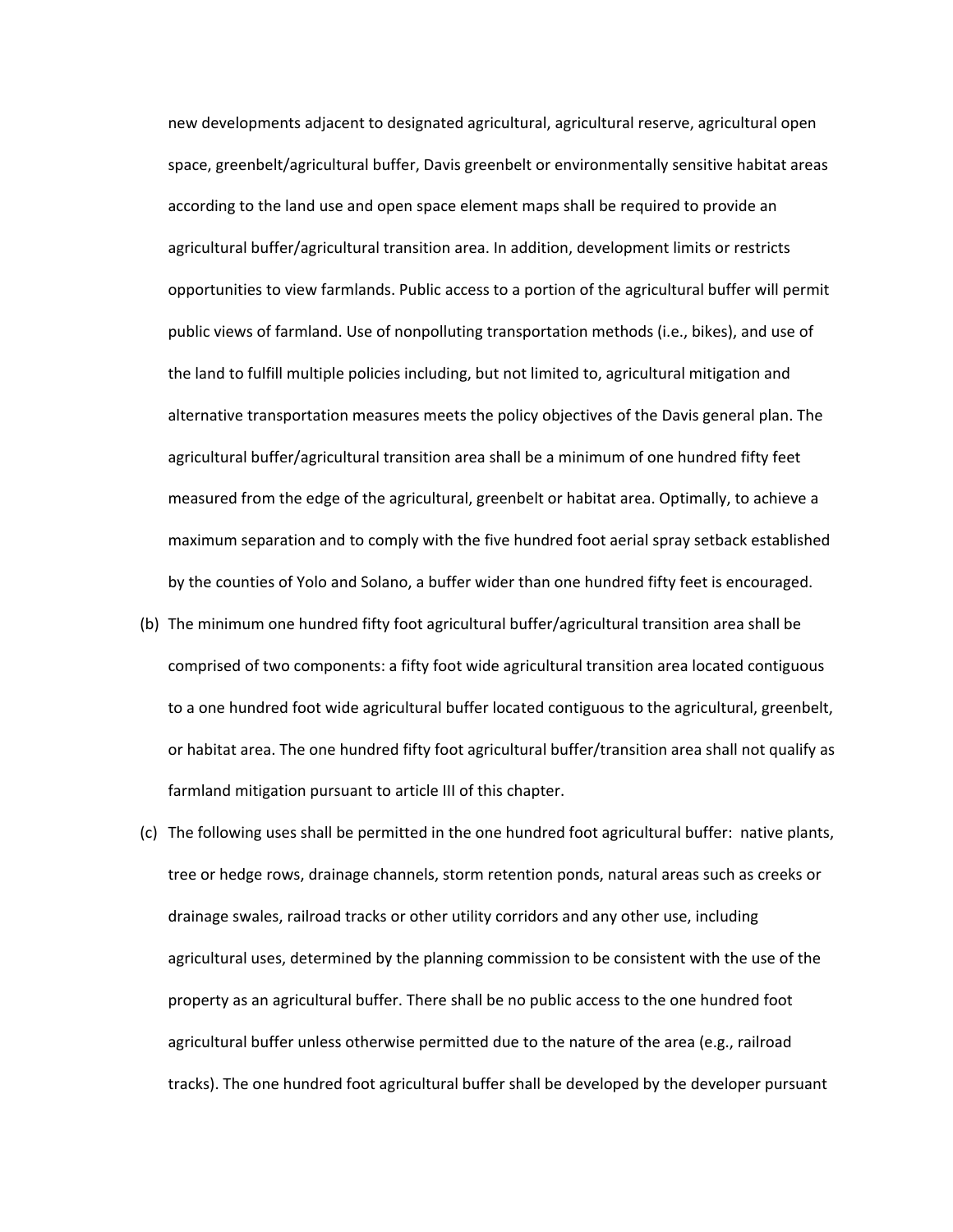to a plan approved by the parks and community services director or his/her designee. The plan shall include provision for the establishment, management and maintenance of the area. The plan shall include the use of integrated pest management techniques. An easement in favor of the city shall be recorded against the property which shall include the requirements of this article or, at the developer's discretion, the property shall be dedicated to the city in fee title.

(d) The following uses shall be permitted in the fifty foot agricultural transition area: bike paths, native plants, tree and hedge rows, benches, lights, trash enclosures, fencing and any other use determined by the planning commission to be of the same general character as the foregoing enumerated uses. There shall be public access to the fifty foot agricultural transition area. The fifty foot agricultural transition area shall be developed by the developer pursuant to a plan approved by the parks and community services director or his/her designee. Once the area is improved and approved by the parks and community services, the land shall be dedicated to the city and annexed to a lighting and landscaping assessment district to pay for the maintenance of the area. The city shall maintain the agricultural transition area once the land is improved, dedicated and annexed. (Ord. No. 1823 § 1 (part).)

40A.02.010 Properly operated farm not a nuisance.

- (a) Agricultural operations shall not be considered a nuisance under this chapter unless such operations are deemed to be a nuisance under California Civil Code sections 3482.5 and 3482.6. Agricultural and agricultural processing operations shall comply with all state, federal and local laws and regulations applicable to the operations.
- (b) Notwithstanding any other provisions of this chapter, no action shall be maintained under this chapter alleging that an agricultural or agricultural processing operation has interfered with private property or personal well‐being or is otherwise considered a nuisance unless the plaintiff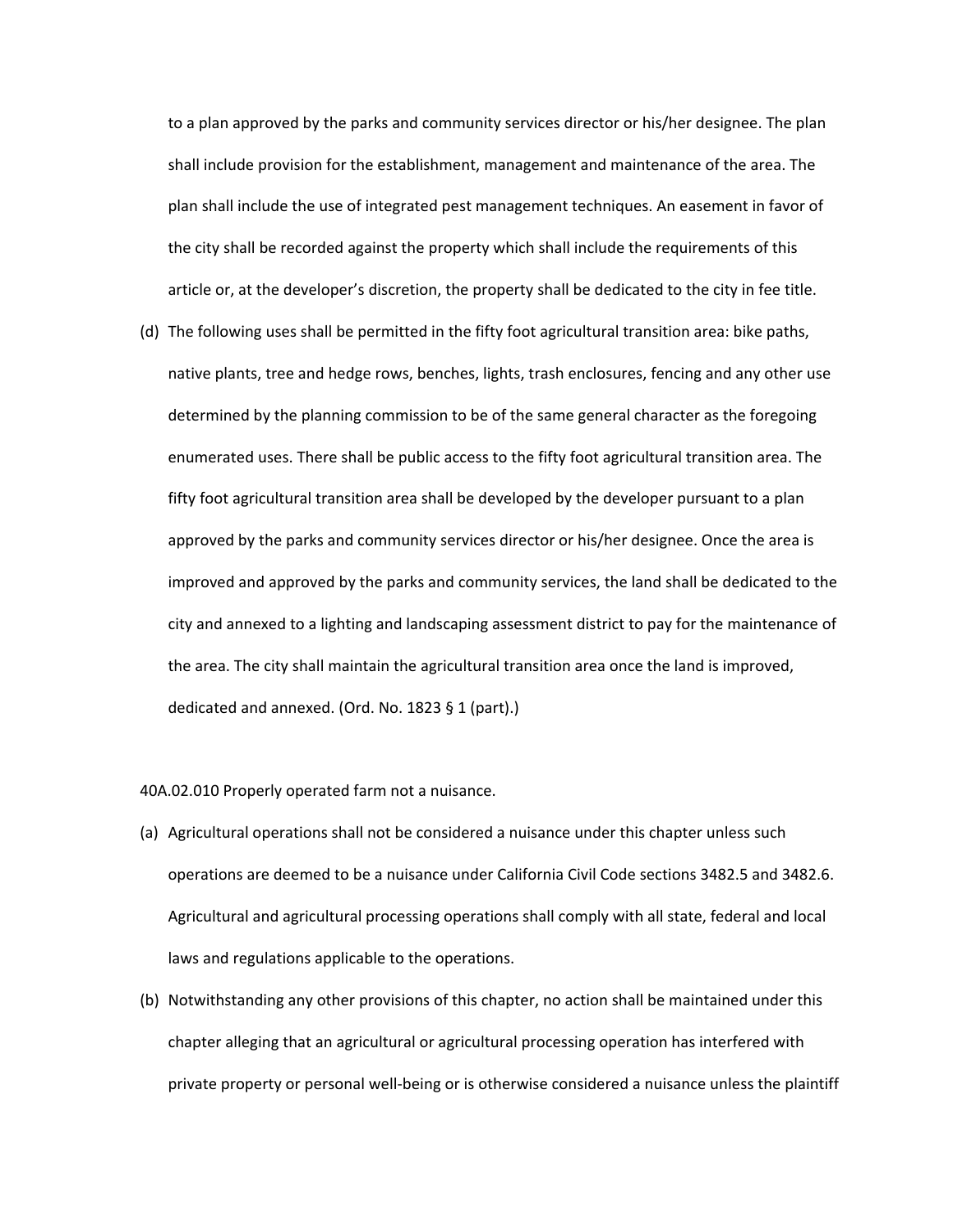has sought to obtain a decision pursuant to the agricultural grievance procedure provided in section 40A.02.020 (Resolution of disputes) or a decision has been sought but no decision is rendered within the time limits provided in said section. This subsection shall not prevent any party or person from proceeding or bringing a legal action under the provisions of other applicable laws without first resorting to this grievance procedure. (Ord. No. 1823 § 1 (part).)

## 40A.02.020 Resolution of disputes.

- (a) The city shall establish a grievance procedure to settle any disputes or any controversy that should arise regarding any inconveniences or discomfort occasioned by agricultural operations which cannot be settled by direct negotiation of the parties involved. Either party shall submit the controversy to a hearing officer as set forth below or to community mediation services, if agreed to by the parties, in an attempt to resolve the matter prior to the filing of any court action.
- (b) Any controversy between the parties shall be submitted to the hearing officer within ninety days of the later of the date of the occurrence of the particular activity giving rise to the controversy or the date a party became aware of the occurrence.
- (c) The effectiveness of the hearing officer for resolution of the disputes is dependent upon full discussion and complete presentation of all pertinent facts concerning the dispute in order to eliminate any misunderstandings. The parties are encouraged to cooperate in the exchange of pertinent information concerning the controversy and are encouraged to seek a written statement from the agriculture commissioner as to whether the activity under dispute is consistent with adopted laws and regulations and accepted customs and standards.
- (d) The controversy shall be presented to the hearing officer by written request of one of the parties within the time limit specified. Thereafter the hearing officer may investigate the facts of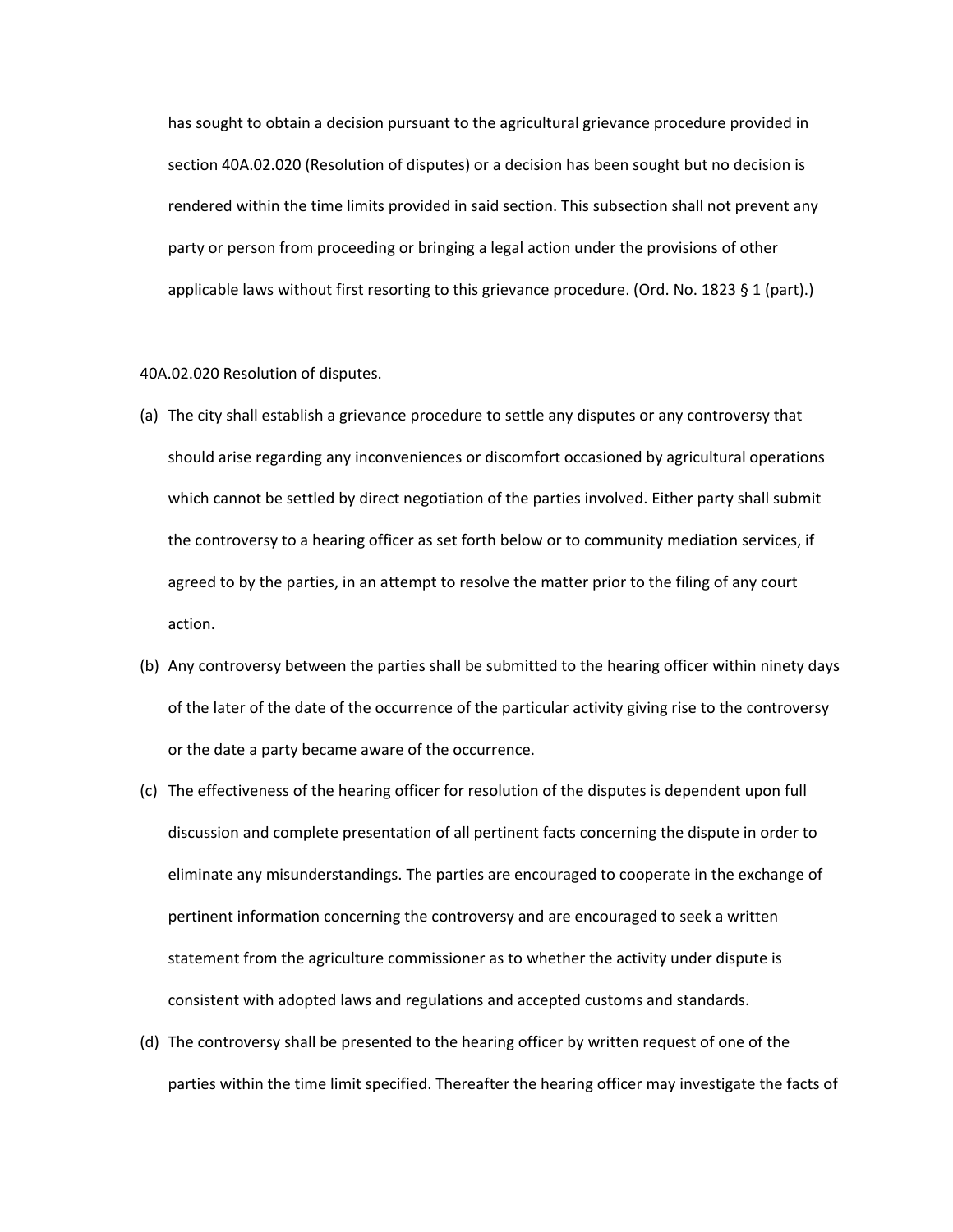the controversy but must, within twenty‐five days, hold a meeting to consider the merits of the matter and within five days of the meeting render a written decision to the parties. At the time of the meeting both parties shall have an opportunity to present what each considers to be pertinent facts. No party bringing a complaint to the hearing officer for settlement or resolution may be represented by counsel unless the opposing party is also represented by counsel. The time limits provided in this subsection for action by the hearing officer may be extended upon the written stipulation of all parties in a dispute.

(e) Any reasonable costs associated with the functioning of the hearing officer process shall be borne by the participants. The city council may, by resolution, prescribe fees to recover those costs. (Ord. No. 1823 § 1 (part).)

40A.03.010 Purpose and findings.

- (a) The purpose of this chapter and this article is to implement the agricultural land conservation policies contained in the Davis general plan with a program designed to permanently protect agricultural land located within the Davis planning area for agricultural uses.
- (b) The city council finds this chapter and this article are necessary for the following reasons: California is losing farmland at a rapid rate; Yolo and Solano County farmland is of exceptional productive quality; loss of agricultural land is consistently a significant impact under CEQA in development projects; the Davis general plan has policies to preserve farmland; the city is surrounded by farmland; the Yolo and Solano County general plans clearly include policies to preserve farmland; the continuation of agricultural operations preserves the landscape and environmental resources; loss of farmland to development is irreparable and agriculture is an important component of the city's economy; and losing agricultural land will have a cumulatively negative impact on the economy of the city and the counties of Yolo and Solano.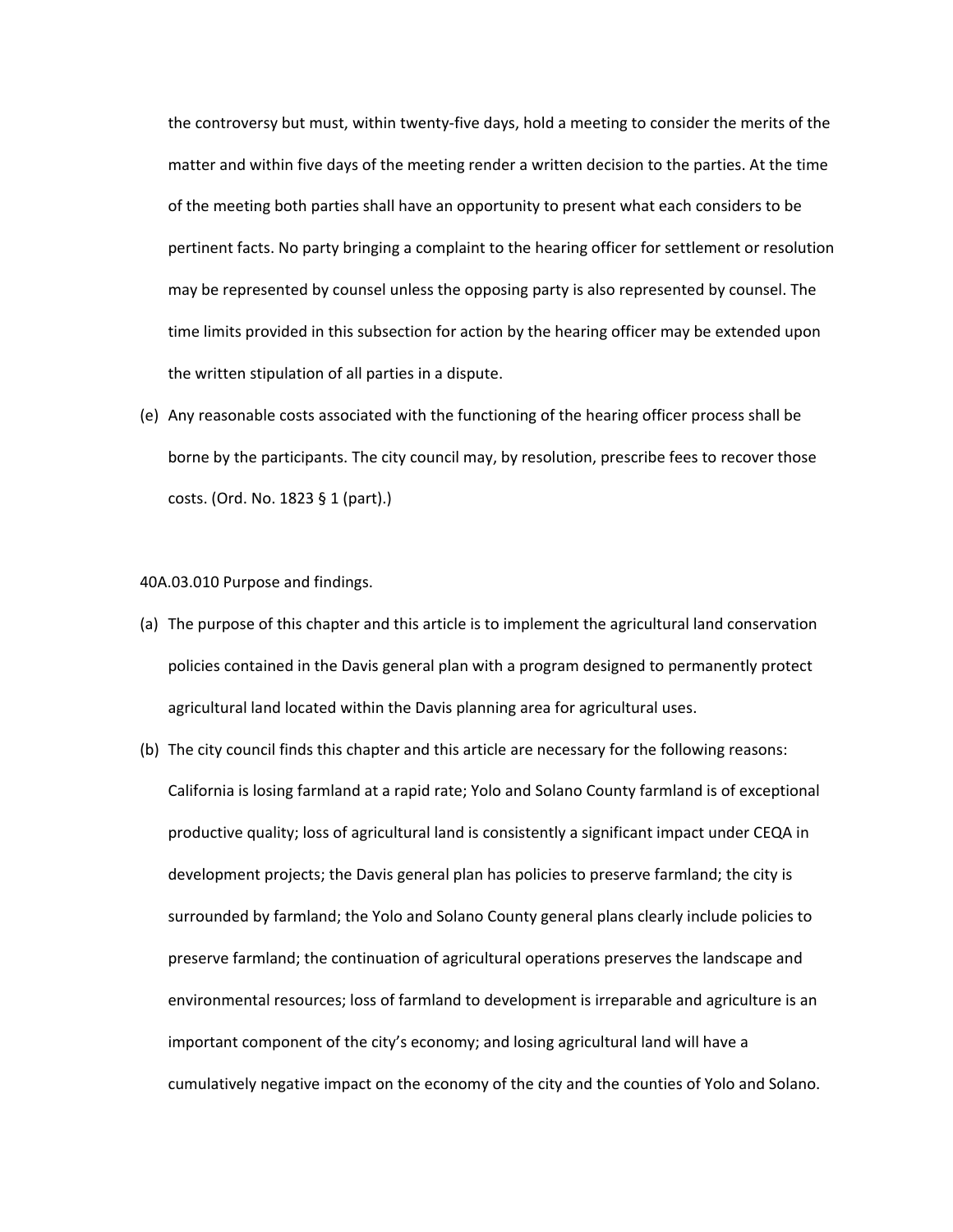- (c) It is the policy of the city to work cooperatively with Yolo and Solano counties to preserve agricultural land within the Davis planning area beyond that deemed necessary for development. It is further the policy of the city to protect and conserve agricultural land, especially in areas presently farm or having Class 1, 2 3 or 4 soils.
- (d) The city council finds that some urban uses when contiguous to farmland can affect how an agricultural use can be operated which can lead to the conversion of agricultural land to urban use.
- (e) The city council further finds that by requiring conservation easements for land being converted from an agricultural use and by requiring a one hundred fifty foot buffer, the city shall be helping to ensure prime farmland remains an agricultural use. (Ord. No. 1823 § 1 (part).)

40A.03.020 Definitions.

(a) Advisory committee.

The city of Davis planning commission shall serve as the advisory committee.

(b) Agricultural land or farmland.

Those land areas of the county and/or city specifically classes and zoned as Agricultural Preserve (A‐ P), Agricultural Exclusive (A‐E), or Agricultural General (A‐l), as those zones are defined in the Yolo County zoning ordinance; those land areas classed and zoned Exclusive Agriculture (A‐40), as defined in the Solano County zoning ordinance; and those land areas of the city of Davis specifically classed and zoned as Agricultural (A), Agricultural Planned Development or Urban Reserve where the soil of the land contains Class 1, 2, 3 or 4 soils, as defined by the Soil Conservation Service.

(c) Agricultural mitigation land.

Agricultural land encumbered by a farmland deed restriction, a farmland conservation easement or such other farmland conservation mechanism acceptable to the city.

(d) Farmland conservation easement.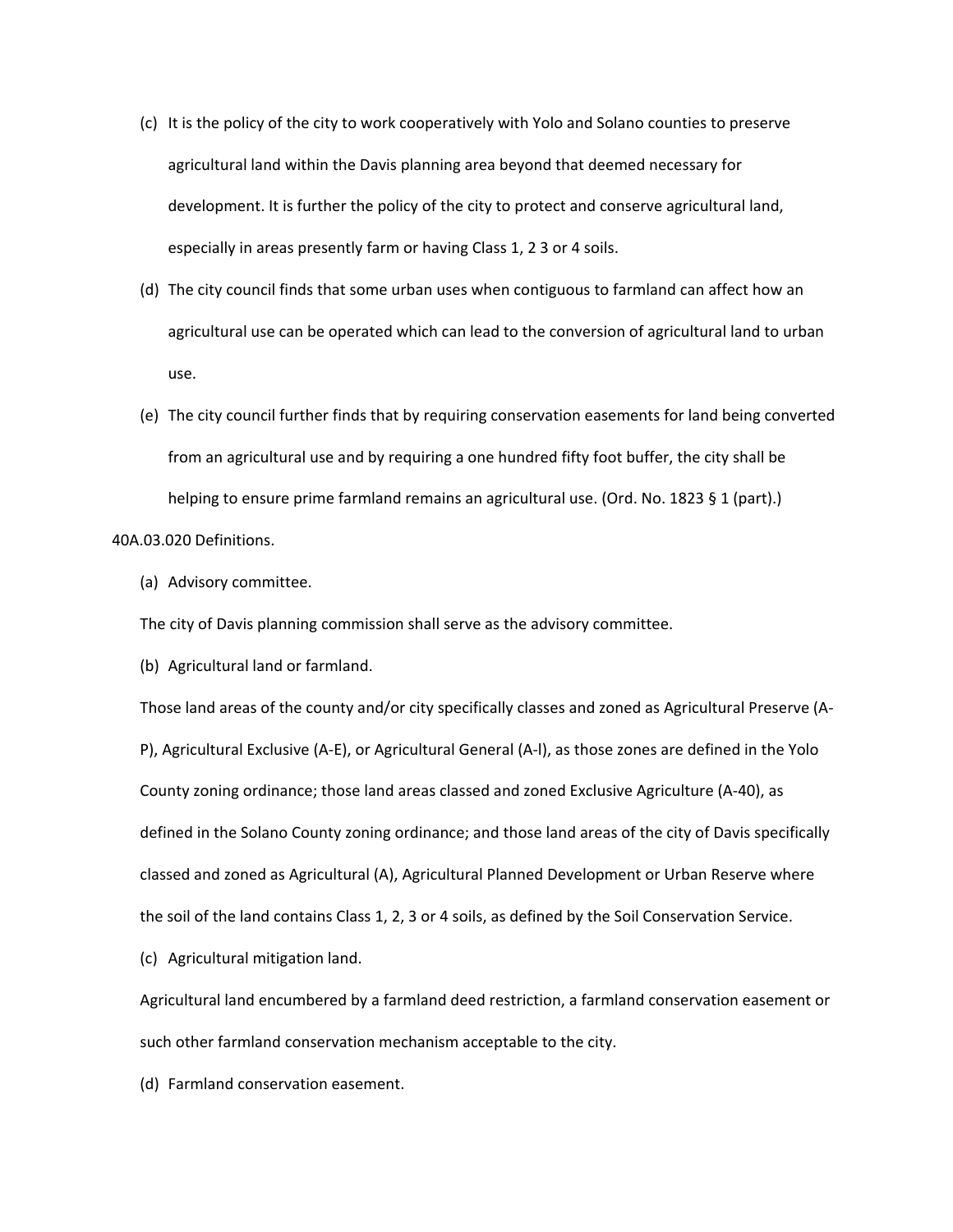The granting of an easement over agricultural land for the purpose of restricting its use to agricultural land. The interest granted pursuant to a farmland conservation easement is an interest in land which is less than fee simple.

(e) Farmland deed restriction.

The creation of a deed restriction, covenant or condition which precludes the use of the agricultural land subject to the restriction for any nonagricultural purposes, use, operation or activity. The deed restriction shall provide that the land subject to the restriction will permanently remain agricultural land.

(f) Qualifying entity.

A nonprofit public benefit 501(c)(3) corporation operating in Yolo County or Solano County for the purpose of conserving and protect land in its natural, rural or agricultural condition. The following entities are qualifying entities: Yolo Land Conservation Trust and Solano Farm and Open Space Trust. Other entities may be approved by the city council from time to time. (Ord. No. 1823 § 1 (part).)

# 40A.03.030 Agricultural land mitigation requirements

- (a) Beginning on November 1, 1995, the city shall require agricultural mitigation by applicants for zoning changes or any other discretionary entitlement which will change the use of agricultural land to any nonagricultural zone or use.
- (b) Agricultural mitigation shall be satisfied by:
	- (1) Granting a farmland conservation easement, a farmland deed restriction or other farmland conservation mechanism to or for the benefit of the city and/or a qualifying entity approved by the city. Mitigation shall only be required for that portion of the land which no longer will be designated agricultural land, including any portion of the land used for park and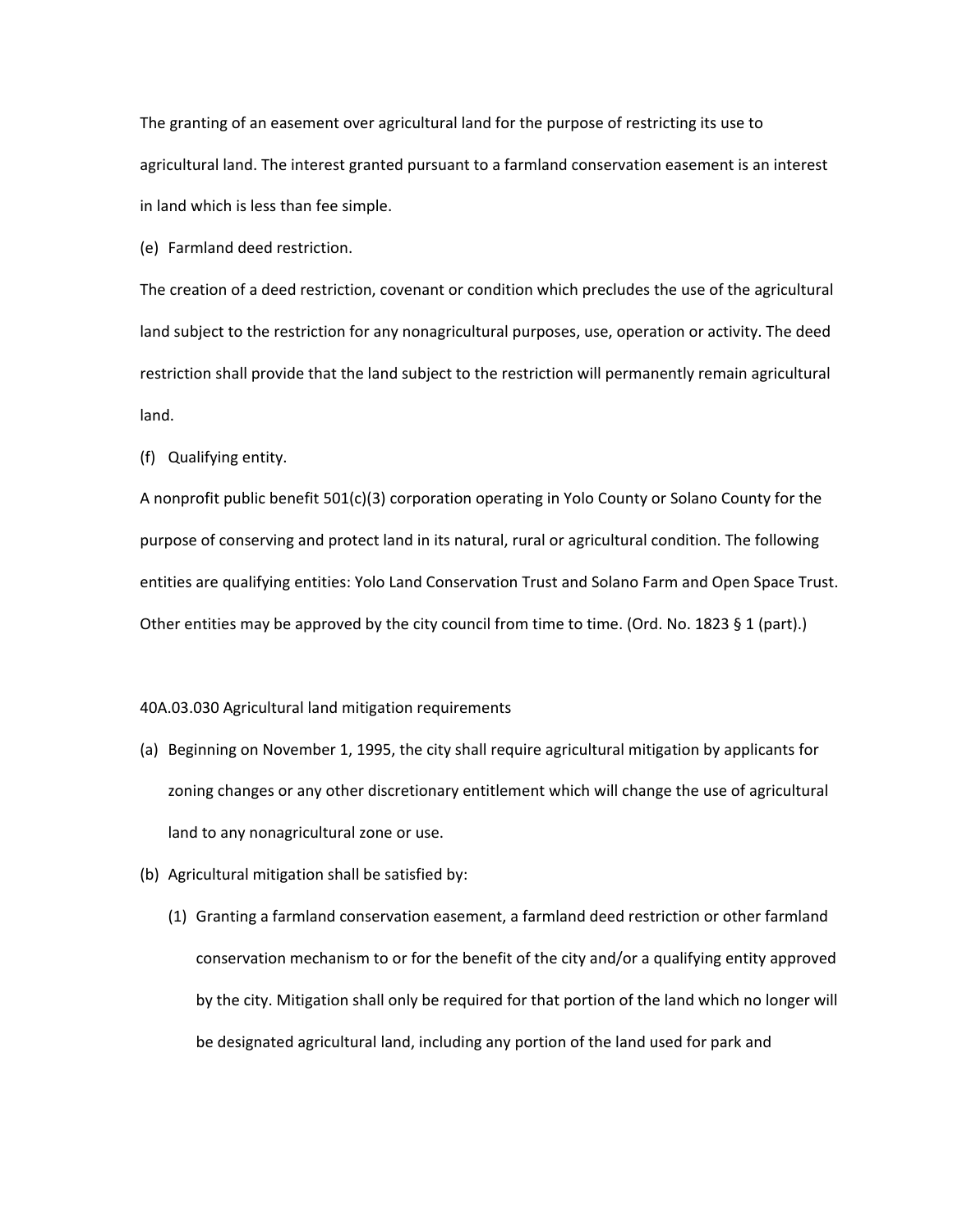recreation purposes. One time as many acres of agricultural land shall be protected as was changed to a nonagricultural use in order to mitigate the loss of agricultural land; or

- (2) In lieu of conserving land as provided above, agricultural mitigation may be satisfied by the payment of a fee based upon a once to one replacement for a farmland conservation easement or farmland deed restriction established by the city council by resolution or through an enforceable agreement with the developer. The in lieu fee option must be approved by the city council. The fee shall be equal to or greater than the value of a previous farmland conservation transaction in the planning area plus the estimated cost of legal, appraisal and other costs, including staff time, to acquire property for agricultural mitigation. The in lieu fee, paid to the city, shall be used for farmland mitigation purposes, with priority given to lands with prime agricultural soils and habitat value.
- (c) The land included within the one hundred foot agricultural buffer required by section 40A.01.050(c) shall not be included in the calculation for the purposes of determining the amount of land that is required for mitigation.
- (d) It is the intent of this program to work in a coordinated fashion with the habitat conservation objectives of the Yolo County habitat management program, and, therefore, farmland conservation easement areas may overlap partially or completely with habitat easement areas approved by the State Department of Fish and Game and/or the Yolo County habitat management program. Up to twenty percent of the farmland conservation easement area may be enhanced for wildlife habitat purposes as per the requirements of the State Department of Fish and Game and/or Yolo County habitat management program; appropriate maintenance, processing or other fees may be required by the habitat program in addition to the requirements set forth herein. (Ord. No. 1823 § 1 (part).)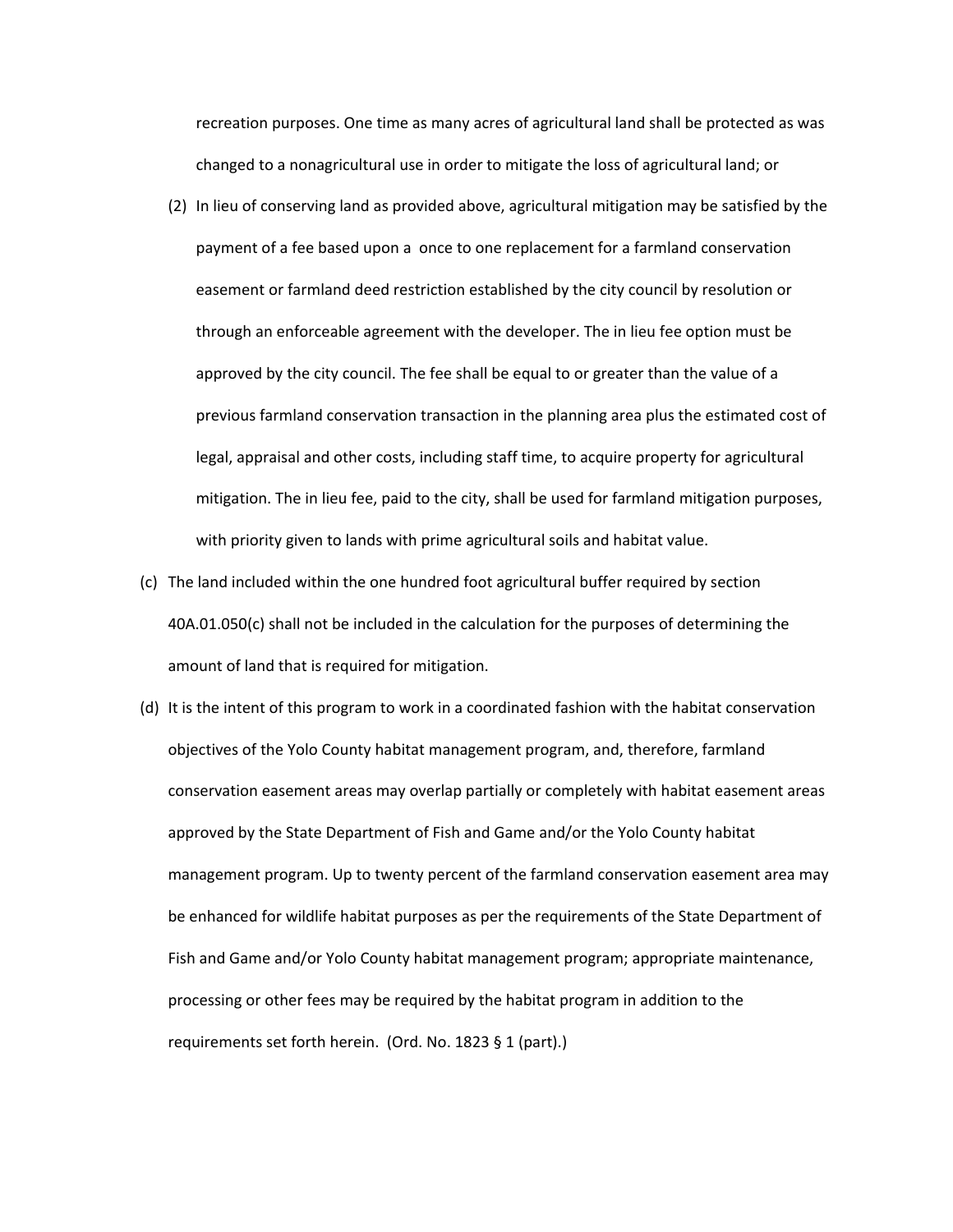40A.03.040 Comparable soils and water supply.

- (a) The agricultural mitigation land shall be comparable in soil quality with the agricultural land whose use is being changed to nonagricultural use.
- (b) The agricultural mitigation land shall have adequate water supply to support the historic agricultural use on the land to be converted to nonagricultural use and the water supply on the agricultural mitigation land shall be protected in the farmland conservation easement, the farmland deed restriction or other document evidencing the agricultural mitigation. (Ord. No. 1823 § 1 (part).)

40A.03.050 Eligible lands.

- (a) The agricultural mitigation land shall be located within the Davis planning area as shown in the Davis general plan. The criteria for preferred locations or zones for agricultural mitigation land shall be determined by the Davis city council after receiving input from the advisory committee, Yolo and Solano counties, Woodland, Dixon, the Davis open space committee, the natural resources commission and Yolo and Solano farm bureaus. In making their determination, the following factors shall be considered:
	- (1) The zoned shall be compatible with the Davis general plan and the general plans of Yolo and Solano counties.
	- (2) The zones shall include agricultural land similar to the acreage, soil capability and water use sought to be changed to nonagricultural use.
	- (3) The zones shall include comparable soil types to that most likely to be lost due to proposed development.
	- (4) The property is not subject to any easements or physical conditions that would legally or practicably preclude modification of the property's land use to a nonagricultural use.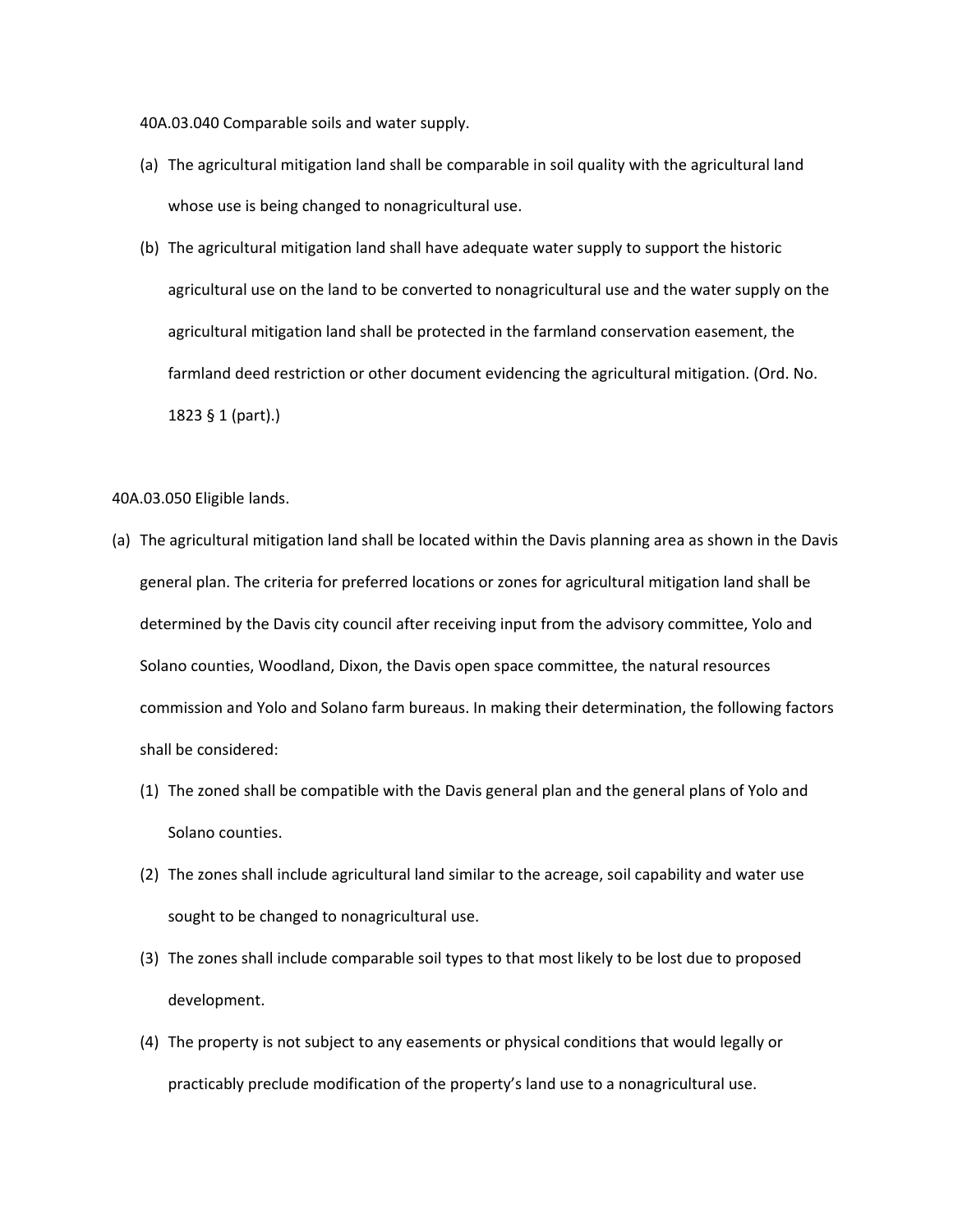- (b) The advisory committee shall recommend to the city council acceptance of agricultural mitigation land of twenty acres or more by a qualifying entity and/or the city, except that is may consider accepting smaller parcels if the entire mitigation required for a project is less, or when the agricultural mitigation land is adjacent to larger parcels of agricultural mitigation land already protected. Contiguous parcels shall be preferred.
- (c) Land previously encumbered by a conservation easement of any nature or kind is not eligible to qualify as agricultural mitigation land, unless the conservation easement meets the requirements of section 40A.03.030. (Ord. No. 1823 § 1 (part).)

40A.03.060 Requirements of instruments; duration.

- (a) To qualify as an instrument encumbering agricultural mitigation land, all owners of the agricultural mitigation land shall execute the instrument.
- (b) The instrument shall be in recordable from and contain an accurate legal description setting forth the description of the agricultural mitigation land.
- (c) The instrument shall prohibit any activity which substantially impairs or diminishes the agricultural productivity of the land, as determined by the advisory committee.
- (d) The instrument shall protect the existing water rights and retain them with the agricultural mitigation land.
- (e) The applicant shall pay an agricultural mitigation fee equal to cover the costs of administering, monitoring and enforcing the instrument in an amount determined by city council.
- (f) The city shall be named a beneficiary under any instrument conveying the interest in the agricultural mitigation land to a qualifying entity.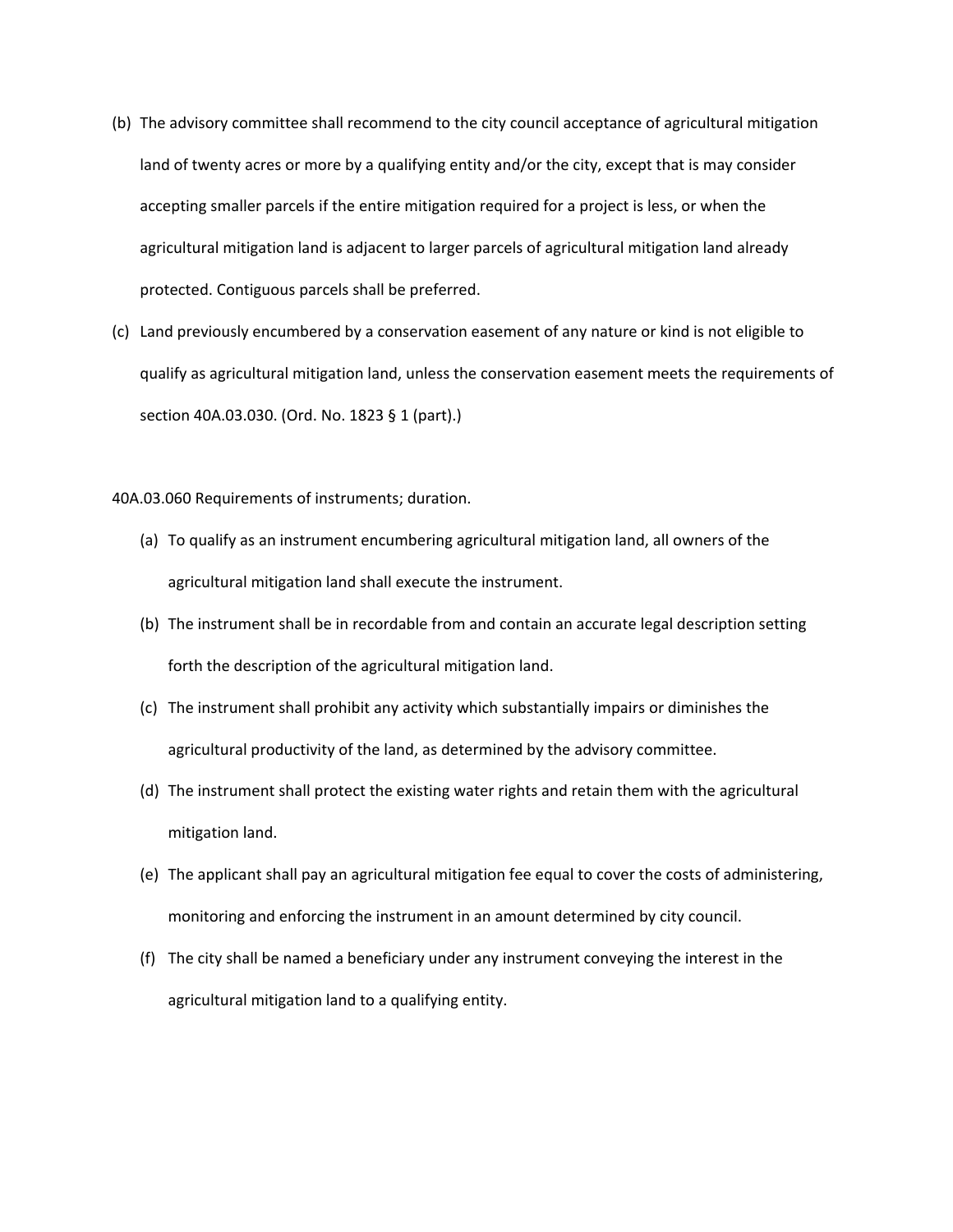- (g) Interests in agricultural mitigation land shall be held in trust by a qualifying entity and/or the city in perpetuity. Except as provided in subsection (h) of this section, the qualifying entity or the city shall not sell, lease, or convey any interest in agricultural mitigation land which it shall acquire.
- (h) If judicial proceedings find that the public interest described in section 40A.03.010 of this chapter can no longer reasonably be fulfilled as to an interest acquired, the interest in the agricultural mitigation land may be extinguished through sale and the proceeds shall be used to acquire interests in other agricultural mitigation land in Yolo and Solano counties, as approved by the city and provided in this chapter.
- (i) If any qualifying entity owning an interest in agricultural mitigation land ceases to exist, the duty to hold, administer, monitor and enforce the interest shall pass to the city. (Ord. No. 1823 § 1 (part).)

40A.03.070 City of Davis farmland conservation program advisory committee.

- (a) The Davis planning commission shall serve as the Davis farmland conservation advisory committee.
- (b) It shall be the duty and responsibility of the planning commission to exercise the following powers:
	- (1) To adopt rules of procedure and bylaws governing the operation of the advisory committee and the conduct of its meetings;
	- (2) To recommend the areas where mitigation zones would be preferred in the Davis planning area:
	- (3) To promote conservation of agricultural land in Yolo and Solano counties by offering information and assistance to landowners and others;
	- (4) To recommend tentative approval of mitigation proposals to city council;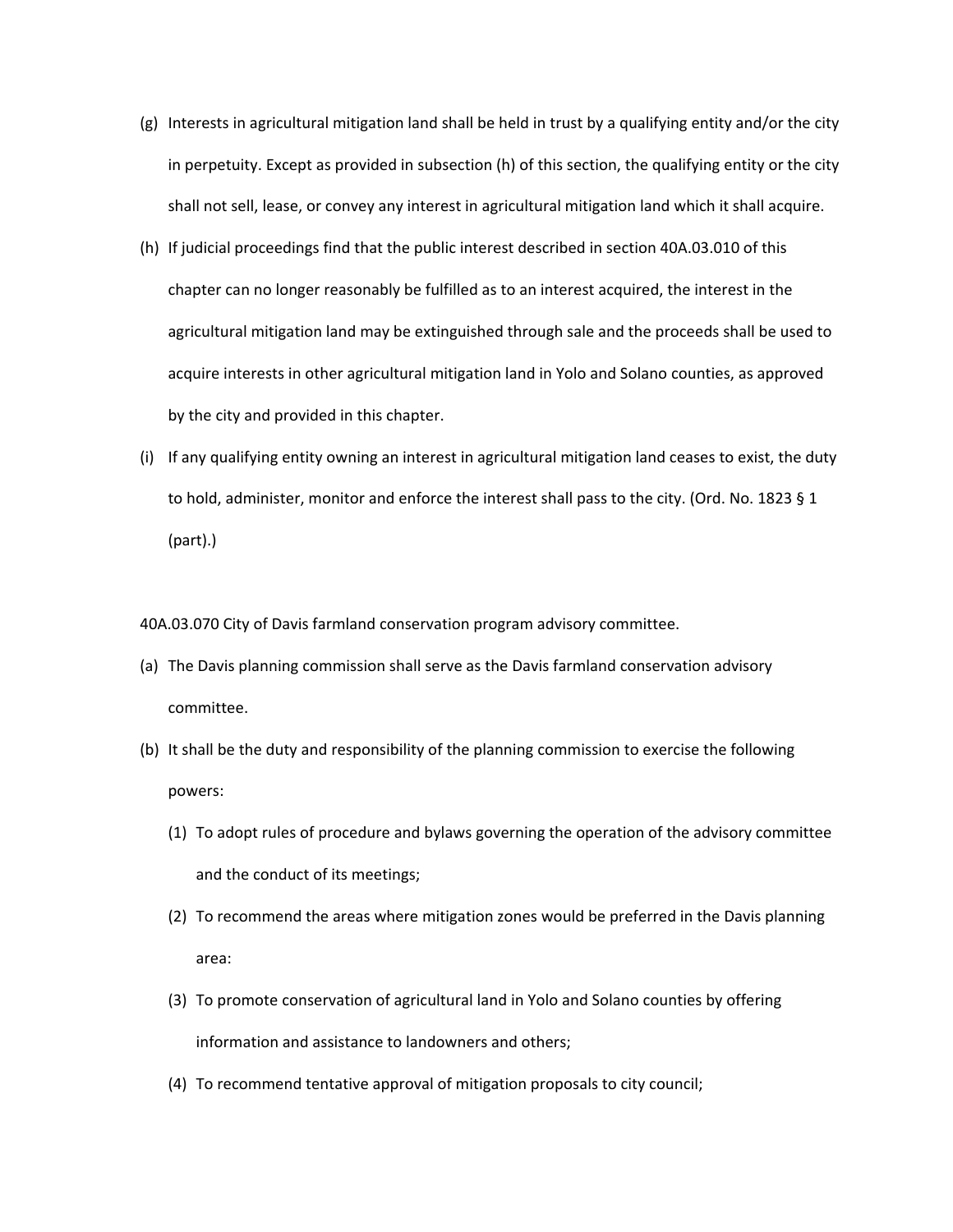- (5) To certify that the agricultural mitigation land meets the requirements of this chapter;
- (6) Any denial from the advisory committee may be appealed to city council.
- (c) The natural resources commission shall monitor all lands and easements acquired under this chapter and shall review and monitor the implementation of all management and maintenance plans for these lands and easement areas. The natural resources commission shall provide advice to the planning commission on the establishment of criteria for the location of agricultural mitigation lands.
- (d) All action of the planning commission and the natural resources commission shall be subject to the approval of the Davis city council. (Ord. No. 1823 § 1 (part).)

40A.03.080 Annual Report.

 Annually, beginning one year after the adoption of this chapter, the city planning director shall provide to the advisory committee and annual report delineating the activities undertaken pursuant to the requirements of this chapter and an assessment of these activities. The report shall list and report on the status of all lands and easements acquired under this chapter. The planning director shall also report to the natural resources commission. (Ord. No. 1823 § 1 (part).)

# 40A.04.010 Violation.

 Any person or entity who violates any provision of this chapter shall be deemed guilty of an infraction and, upon conviction thereof, shall be punished by a fine not exceeding the maximum prescribed by law. In addition, any person or entity who violated any provision of article 1 of this chapter shall be liable to the transferee of the property for actual damages. In an action to enforce such liability or fine, the prevailing party shall be awarded reasonable attorneys' fees. (Ord. No. 1823 § 1 (part).)